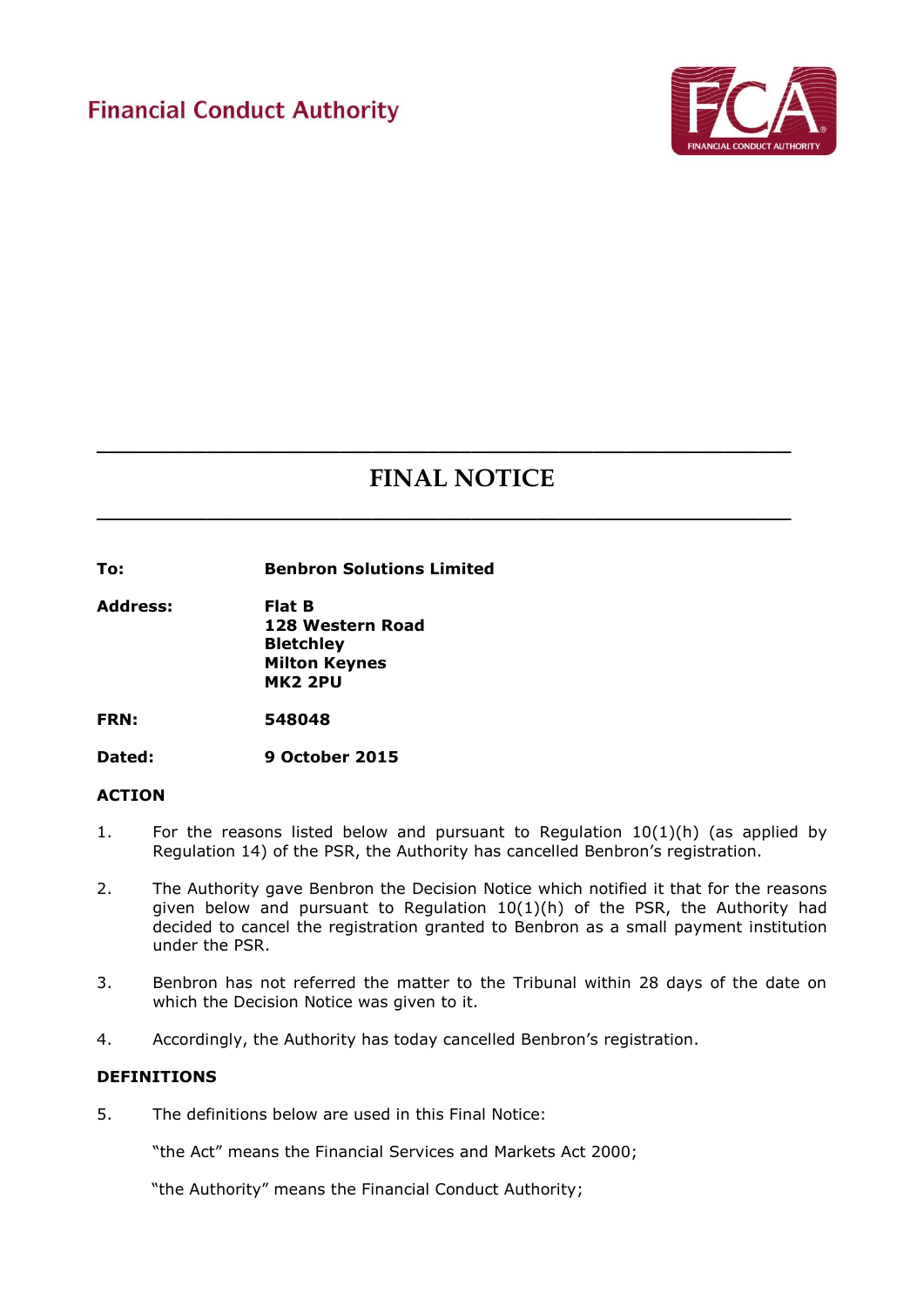"Benbron" means Benbron Solutions Limited;

"Benbron's registration" means the registration granted to Benbron as a small payment institution under the PSR;

"the Decision Notice" means the Decision Notice issued to Benbron on 25 August 2015;

"the Overdue Balance" means the amount owed by Benbron to the Authority totalling  $£445.00$  in respect of periodic fees and levies, which had been due for payment by 17 September 2014;

"the PSR" means the Payment Services Regulations 2009;

"the Tribunal" means the Upper Tribunal (Tax and Chancery Chamber); and

"the Warning Notice" means the Warning Notice issued to Benbron on 21 July 2015.

## **REASONS FOR THE ACTION**

6. The facts and matters and conclusions described in the Warning Notice, and in the Decision Notice, set out that Benbron has failed to pay the Overdue Balance, and to respond adequately to the Authority's repeated requests that it pays the Overdue Balance. These failings lead the Authority to conclude that Benbron has failed to demonstrate a readiness and willingness to comply with its ongoing regulatory obligations and to deal with the Authority in an open and co-operative way. Therefore it is desirable to cancel Benbron's registration as a small payment institution in order to protect the interests of consumers, in accordance with Regulation 10(1)(h) of the PSR (as applied by Regulation 14).

#### **DECISION MAKER**

7. The decision which gave rise to the obligation to give this Final Notice was made by the Regulatory Decisions Committee.

## **IMPORTANT**

8. This Final Notice is given to Benbron in accordance with section 390(1) of the Act (as applied by paragraph 7(b) of Part 1 of Schedule 5 to the PSR).

#### **Publicity**

- 9. Sections 391(4), 391(6) and 391(7) of the Act (as applied by paragraph 7(c) of Part 1 of Schedule 5 of the PSR) apply to the publication of information about the matter to which this Final Notice relates. Under those provisions, the Authority must publish such information about the matter to which this Final Notice relates as the Authority considers appropriate. The information may be published in such manner as the Authority considers appropriate. However, the Authority may not publish information if such publication would, in the opinion of the Authority, be unfair to Benbron or prejudicial to the interests of consumers.
- 10. The Authority intends to publish such information about the matter to which this Final Notice relates as it considers appropriate.